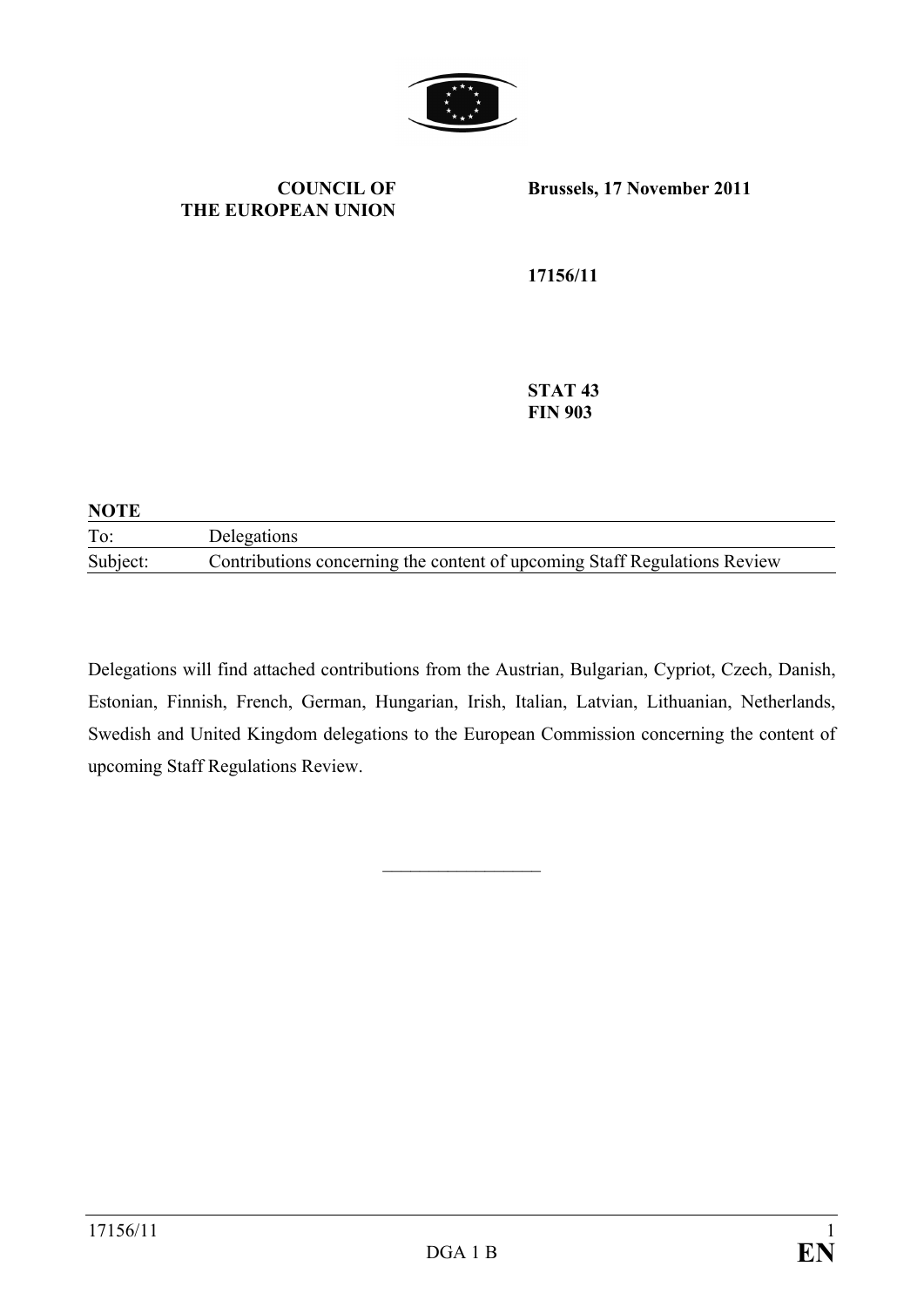# **Contribution from Austrian, Bulgarian, Cypriot, Czech, Danish, Estonian, Finnish, French, German, Hungarian, Irish, Italian, Latvian, Lithuanian, Netherlands, Swedish and United Kingdom delegations to the European Commission concerning the content of upcoming Staff Regulations Review**

Brussels, the  $15<sup>th</sup>$  of November 2011.

Following a contribution letter supported by 14 Member States first presented on 22 June 2011 (document  $12240/11 + COR$  1 REV 2) and in the context of the negotiations on the Multiannual Financial Framework, we welcome the Commission's decision to revise the Staff Regulations. We are grateful to the Commission for having shared their initial draft text with the lead Council Working Group, the Groupe Statut, on 30 June 2011 and for their consideration of our previous joint paper mentioned above.

As the Commission takes forward the social dialogue with staff representatives and the consultation with other Institutions, and in advance of the Commission submitting its formal draft proposal, we wanted to share our thoughts on the initial draft text.

Some of the proposed amendments go in the right direction. However, especially given the current economic climate, it is our view that the changes proposed by the Commission in its initial draft do not offer sufficient and guaranteed financial savings. Most MS are responding to current economic and fiscal circumstances with efficiency measures or other reforms affecting the terms and conditions of civil servants. The staff of the European Institutions cannot remain immune from these fiscal consolidation efforts. To ensure that the EU budget can support the activities and provide the greatest possible benefits for European citizens within this economic climate, we need to ensure that all expenditure offers value for money. Over the next Multiannual Financial Framework, we therefore wish to see very substantial reductions in such spending including on salaries, pensions and benefits, as well as reductions in discretionary administrative spending.

The savings which the Commission have proposed would be a good starting point. However, we are not convinced that they will be realised and we have serious concerns regarding the implementation and monitoring of this proposal. In any case we do not think that the current draft proposal is sufficiently ambitious in trying to create the modern, effective and dynamic organisation which is crucial to attracting, retaining and motivating the best and brightest of Europe's citizens.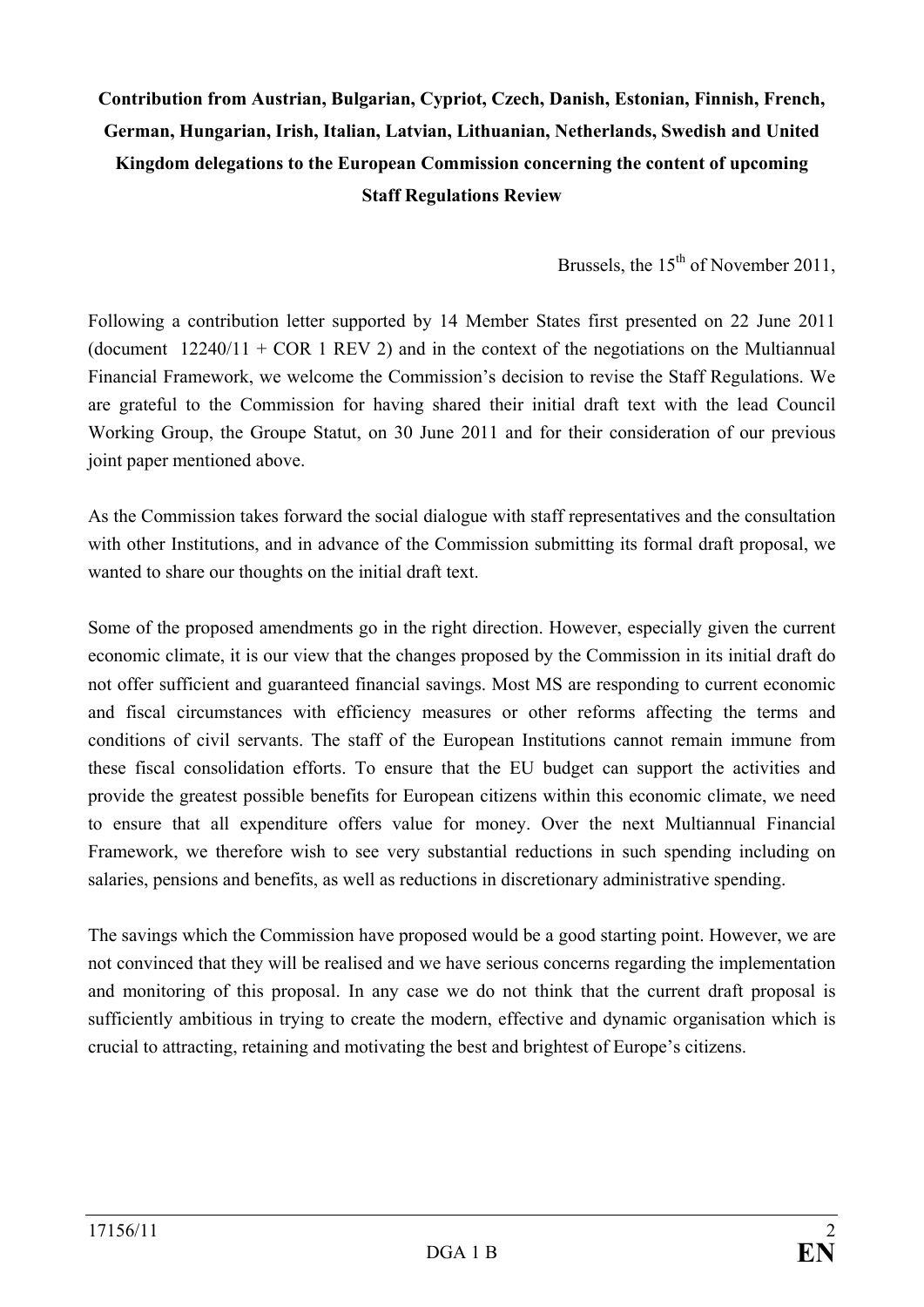We are therefore suggesting below a number of further changes that we would like to see covered within the formal proposal on the Staff Regulations.

# **1. Salary Adjustment Method**

In most Member States there is no automatic salary adjustment. Instead adjustments are decided according to the economic situation and the affordability of salary increases. This principle should be the same for the EU Institutions.

If a salary adjustment method is to remain, we welcome the decision to stop using the artificial Brussels International Index (BII), but we do not consider the proposed compound index for Belgium and Luxembourg to be an acceptable alternative. It would be more costly. It also involves another artificial index, which would not be sufficiently transparent for EU citizens to understand. The genuine Belgium Harmonised Consumer Price Index should be used as an alternative.

We do not support the proposed addition of the two reference states as this would lead to an increase in the annual salary adjustment compared to the current system. Furthermore, continuation with the current sample maintains the consistency of the salary development and gives more space for securing the quality of data.

We welcome the Commission's intention to amend the Exception Clause (Article 10, Annex XI). However, the proposed amendments are not satisfactory since they do not allow a freeze or a reduction in the salary adjustment. Instead, the new exception clause would simply stagger the adjustment over two years according to a mathematical logic which leaves no room for a more political approach. We want to see a new exception clause which gives the Council the authority, if it finds there is an exceptional crisis situation in the EU, to decide on whether the mathematical calculation of the salary adjustment should be set aside.

Finally, we would also like the adjustment of allowances and pensions to be separated from that of salaries.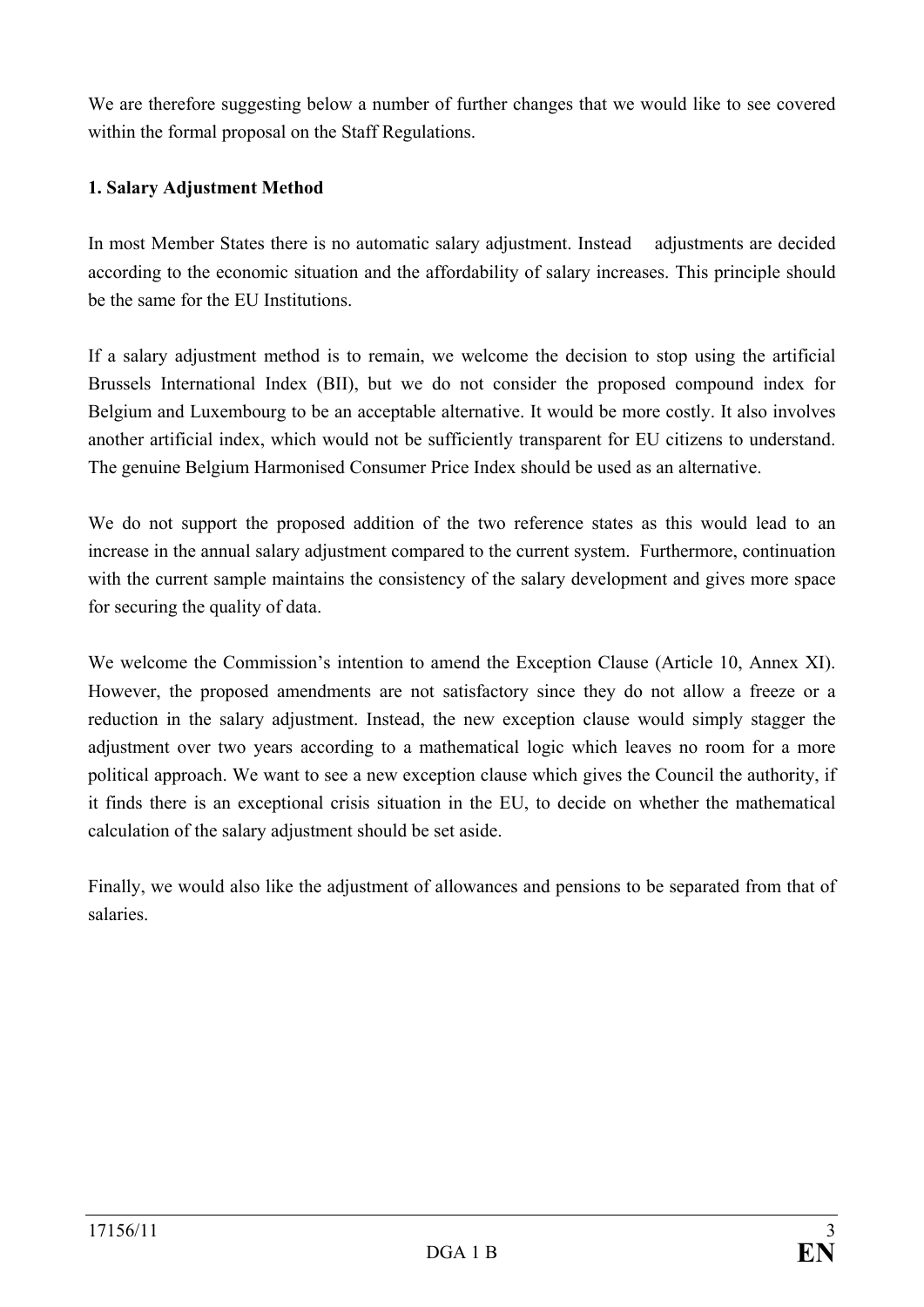#### **2**. **Pensions**

In line with the 2010 Council Conclusions on the Eurostat Study of the EU pensions (document 18250/10), we have serious concerns about the long-term sustainability and costs of the EU pension system. We welcome the Commission's proposal to increase the pension age from 63 to 65, and to increase the early retirement age from 55 to 58. However these changes would not be sufficient to make the system financially sustainable over the long term, so we firmly believe that more substantial reform is required.

To this end, the increase in the retirement age should be accompanied by a decrease of the accrual rate. We would ask the Commission to consider the introduction of average career salary as a basis for calculation of EU pensions. Staff should be responsible for financing a larger share of the costs of the pension scheme

Transition measures for the staff already in place are too favourable, especially the increase of the bonus to encourage staff to work up to 67. As a result, the proposed changes to the system would not have any impact in the short- or mid- term.

Referring to the Council Conclusions on early retirement measures (document 14699/10) it should not be possible to retire early without a reduction in the pension,

## **3. Special/Solidarity Levy**

We welcome the Commission's proposed maintenance of the Special Levy as an act of solidarity with the EU citizens especially during these difficult economic times. In that vein, we ask that the Commission make further recommendations to maximise the contribution that the new "Solidarity Levy" would make to the EU budget. In particular we would like to see the removal of exemptions to this levy (notably the exemption corresponding to the basic salary of an official in grade 1 step 1), and an increase of the rate from 5,5%. Allowances and pensions should also be subject to the "Solidarity Levy".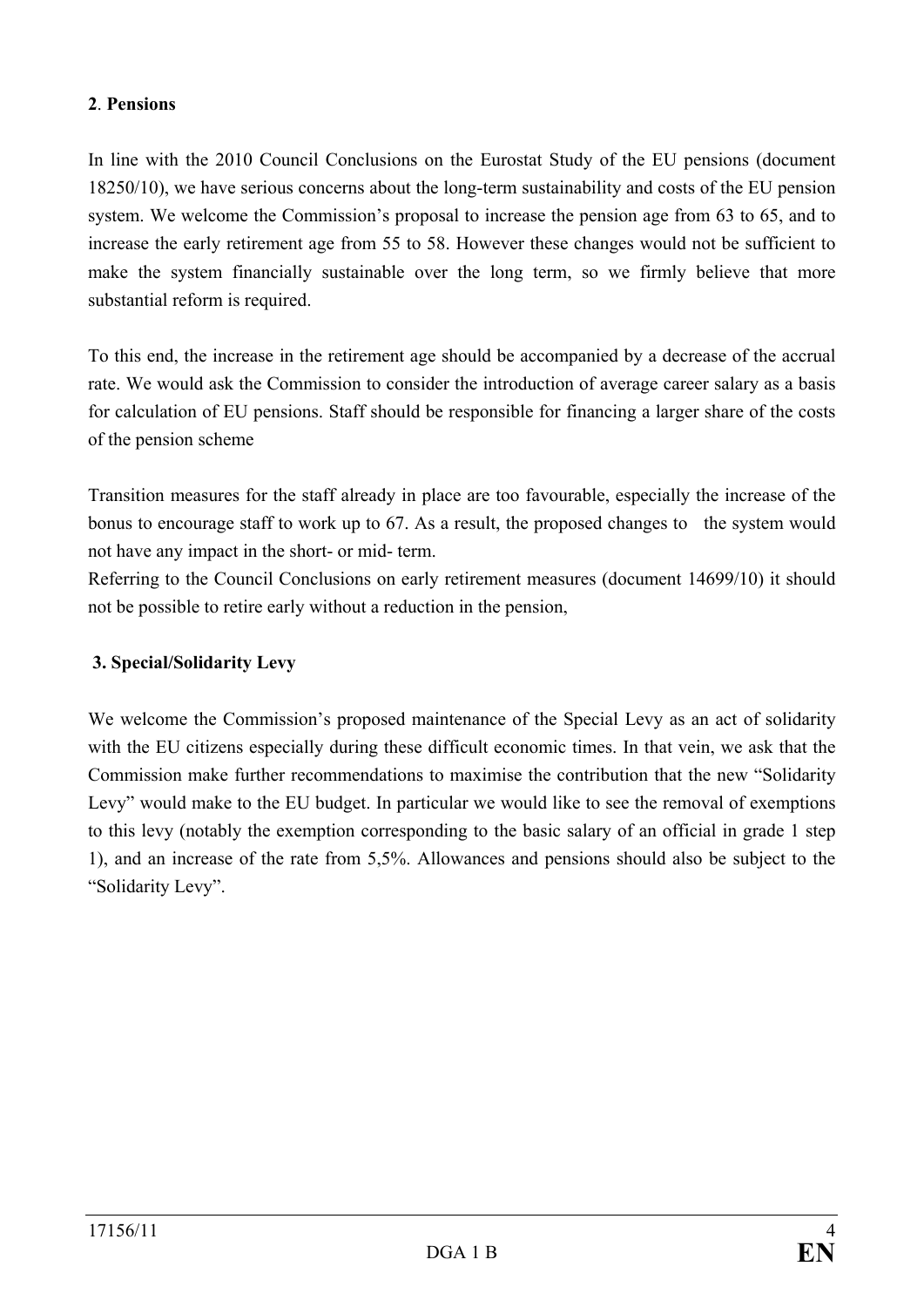#### **4. Career Structure**

The revision of the Staff Regulations offers an important opportunity to continue the work launched in 2004 to modernise the career structure for officials. The aim should be to ensure that the Institutions are as effective and dynamic as possible, helping them to attract, retain and motivate top talent across the EU.

With respect to promotion and progression, we would like to see a move to a system where grade and remuneration are linked to performance, responsibility and management functions, rather than time spent working for the Institutions. We appreciate that this link already exists at the most senior AD levels, and we welcome the Commission's proposal to introduce similar links for AST10 and AST11. However, referring to the Council conclusions on career structure (document 12405/11), we consider that for consistency in staff career progression and to support modern working practices, such links should be in place not only for the most senior staff, but at all levels.

Promotions should be based on merit not quotas. We would therefore like to see the removal of the automatic link between the number of staff at one level and the spaces for promotion to the next level, in favour of a system focused on business need and staff performance. There should be a cap on the advancement of AD staff with no management responsibility.

The monitoring of the 5% staff reduction should consider both staff number and the size of the paybill, including for the contract agents. With the replacing of some AST functions by contact agents, we would like to see an establishment plan also for this staff category.

Conditions concerning non-active officials, especially the allowance granted to such officials, are too favourable and should be revised.